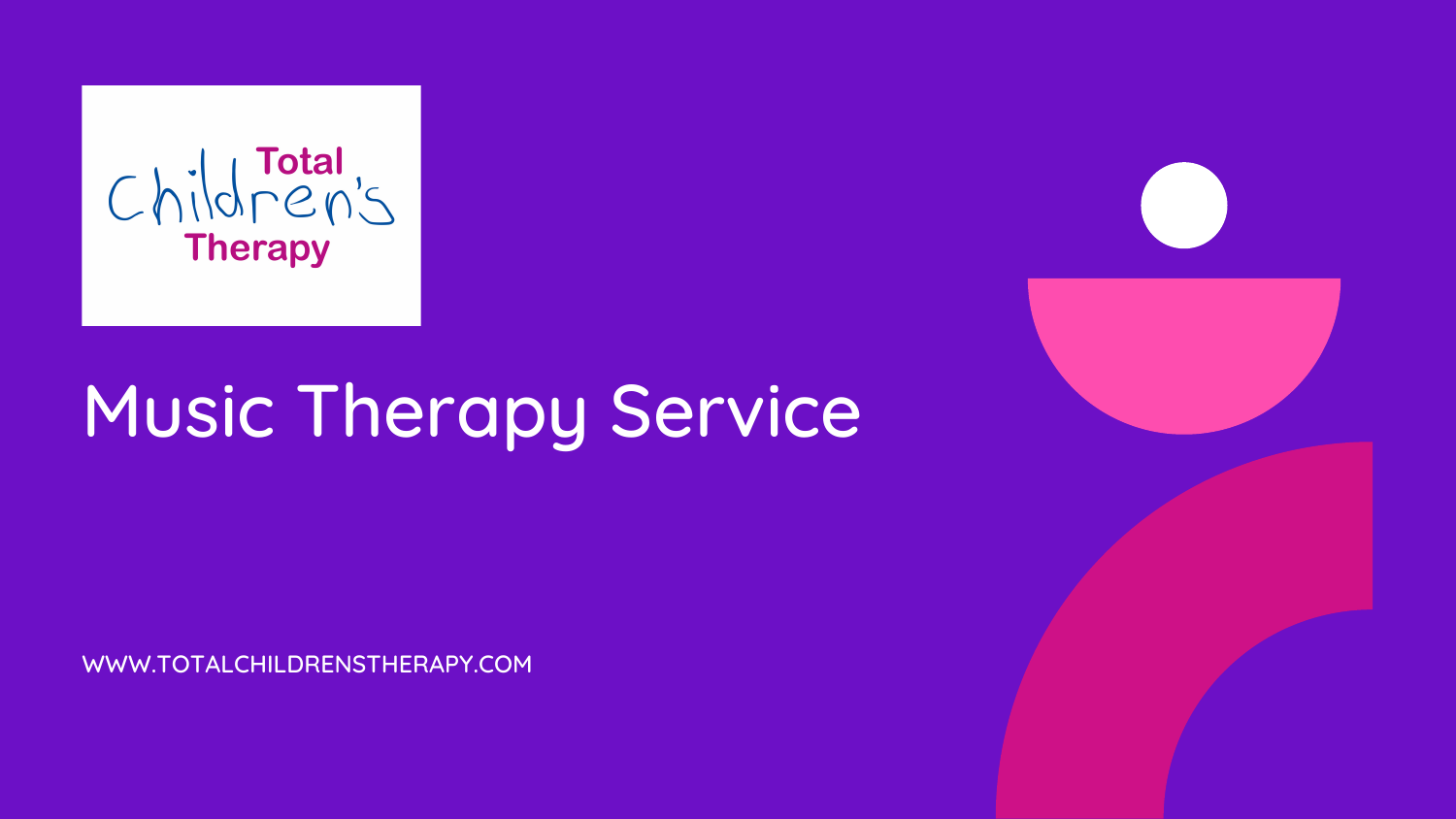Over the past 25 years working as a registered music therapist, Rachel has used music in a wide variety of health, education and community settings - working with children and adults of all ages.

After working at the Royal Hospital for Neuro Disability in London, Rachel moved to Dorset in 2001. In addition to the service she provides at TCT, Rachel works with adults with acquired brain injury.

Rachel is a member of the British Association for Music Therapy and state registered with the Health and Care Professions Council. She plays the flute and piano



## **Music Therapy at TCT**

A B O U T R A C H E L C R E N E L L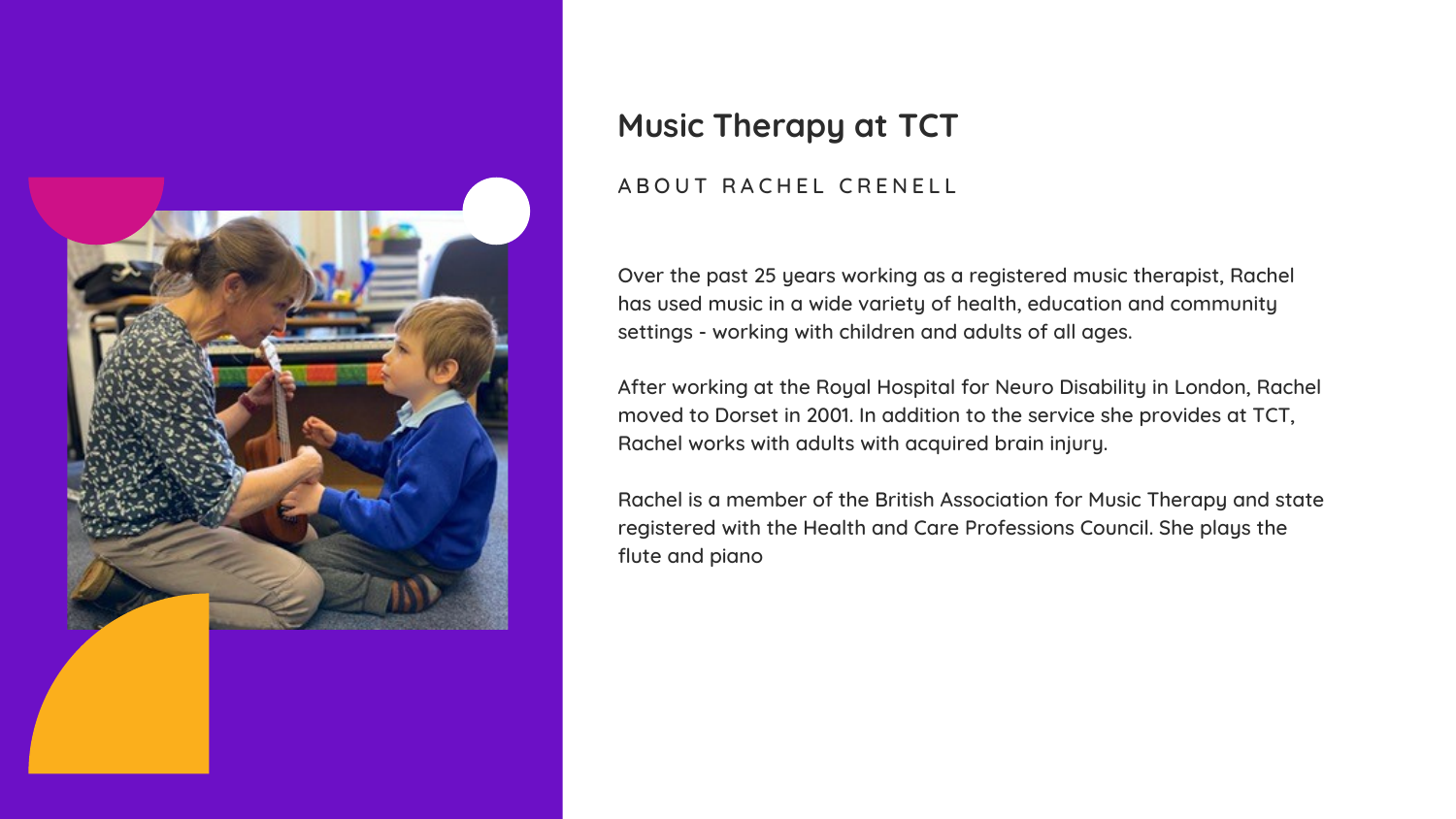

### **Music Therapy Outline**

Rachel has experience of working with children of all ages in schools, nurseries and at home. Music therapy work is tailored to meet the needs and abilities of the child or young person using live music and songs. Working through music can be beneficial in so many ways as it can support interaction, use of voice, physical skills as well as self-expression, creativity and emotional well-being.

Our music therapy services are designed to support active music making with the child–at their pace and drawing on what they can do. We also support families to share in this musical journey. After a block of sessions, we can then advise on ways of developing music making in different settings for example or recommend instruments. We can also provide personalised musical recordings which can be used at home.

We like our sessions to be safe, effective, and fun and also ensure the child and family feel comfortable and relaxed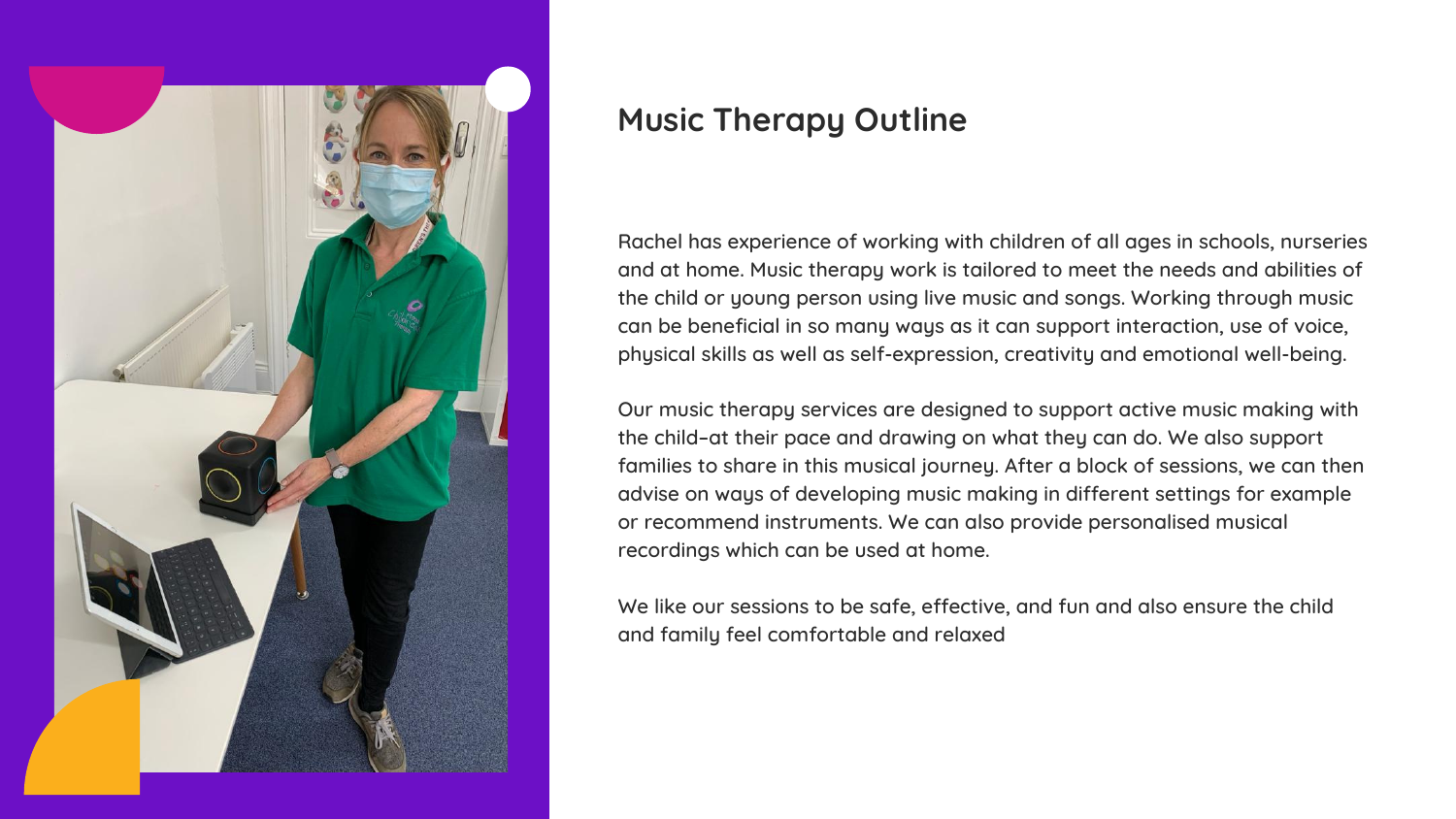

#### **Music Therapy Services Offered**

- **Song work:** Using familiar songs can encourage joining in with singing/vocalising and supporting sustaining voice. Practicing vocalising to a beat or pitch to support flow/phrasing. Working with vocal turn taking/vocal exchanges to build interaction.
- **Music & Movement:** Working with action songs to support and encourage movement. A live musical accompaniment can also help with motor planning/control/directional movement/encouraging range/coordination/fluency/grading/tone changes.
- **Connected Musical Listening:** This is designed to help with relaxation and mood setting and can also help with emotional wellbeing. The therapist will also listen to and watch your child's movements/breath so that they are linked, connected and part of the sound and music around them.
- **Bespoke Recordings:** Our music therapist can create music to support activities at home and enhance your child's physical and emotional wellbeing. Alternatively, we can provide music that can be used in conjunction with specific work your child is doing in in their OT, Physiotherapy or SALT. This personalised resource will allow you to access music created specifically to match your child's abilities, likes and goals.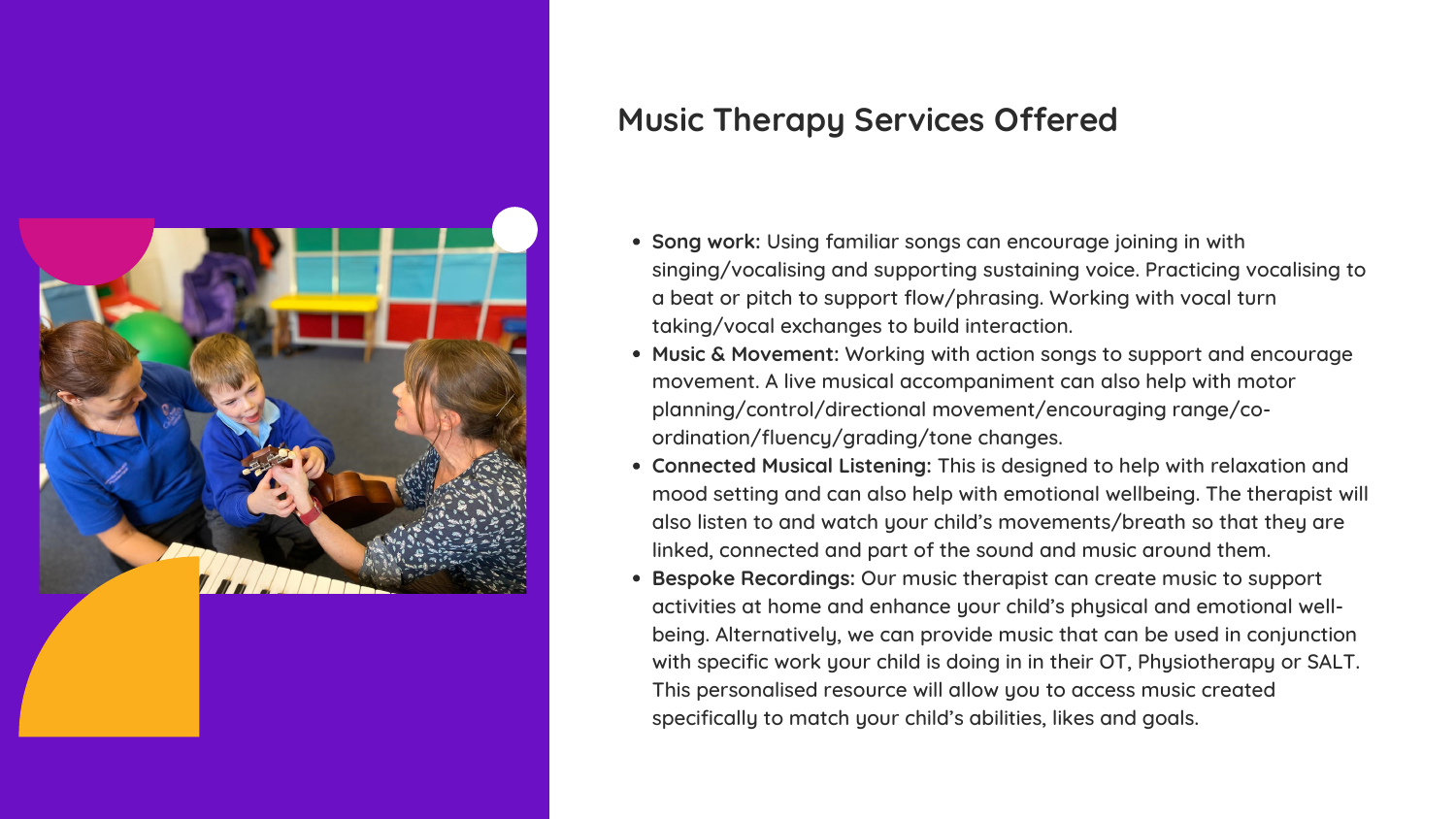- Face to face appointments: Available at the TCT clinic and at times, at home or educational settings. These can be solely music therapy or joint appointments with other therapists.
- Online sessions: We offer exciting ways to work remotely using musical activities. You can even 'invite' family members who might not be with you at home, to join a virtual session too and be part of the musical experience.
- Garden/outside sessions: These may be possible at school or nursery when external visitors are unable to visit the setting (weather dependent).
- Please note, music therapy sessions are usually 30 minutes however longer appointments are available on request.

#### How is the service offered?

#### Fees

Please refer to our Fees and Services document.